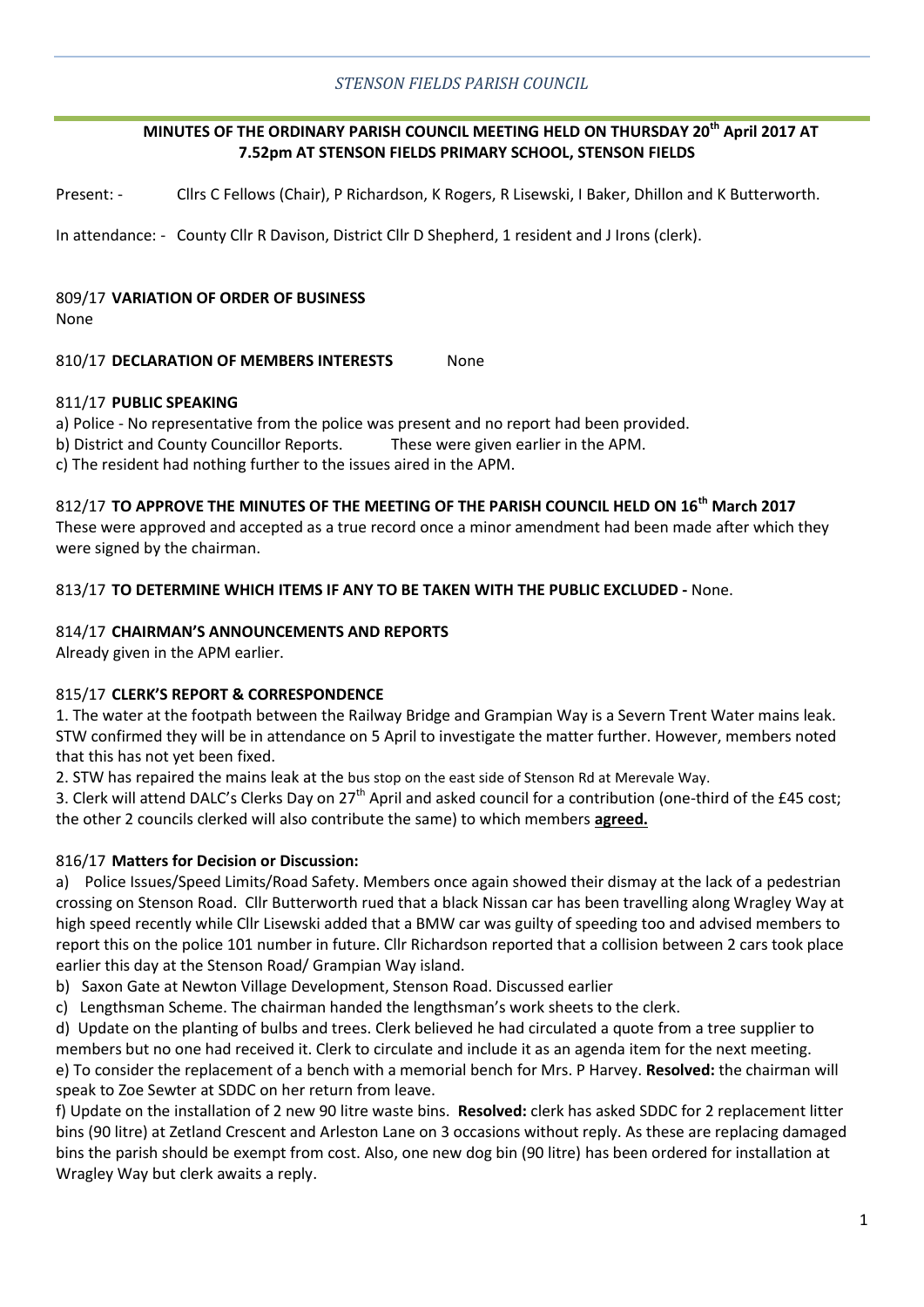Cllr Lisewski wishes to see a bin fitted to a post at the bus stop on Stenson Road, opposite Merevale Way; clerk to ask SDDC to use the bin at Fox Close. He also wishes to see an Arriva bus timetable fitted at the bus stop. The chairman said that the dog bin at Blankney Close has disappeared and told SDDC. They are not responsible but will investigate. The chairman will keep in touch with SDDC and report at the next meeting.

The clerk received a call from a distraught resident on Arleston Lane who wishes to have the dog bin there removed; it collects waste to overflowing. The resident left no contact details so the clerk will hand deliver a letter outlining council's intention to replace but not remove it. Lengthsman to monitor the amount of waste.

g) Outcome of the Barrett Homes liaison meeting (if held). Not held.

h) Further boundary change details (if received). None received.

# 817/17 **PLANNING**

# **Applications**

9/2016/0860 - CHANGE OF USE OF OPEN SPACE TO RESIDENTIAL GARDEN LAND AND ERECTION OF TWO METRE CLOSE BOARD FENCING AT 166 Wragley Way. NB.Subject to appeal.

9/2017/0311 - CERTIFICATE OF LAWFULNESS FOR PROPOSED CHANGE OF USE FROM CLASS C3 (DWELLING HOUSE) TO CLASS C2 (RESIDENTIAL INSTITUTION) AT 5 SILVERTON DRIVE STENSON FIELDS. **Resolved:** clerk to remind SDDC of residents' annoyance of congestion and hence the need for adequate parking space for cars, especially within the curtilage of the property.

9/2017/0263 - THE CONVERSION OF THE GARAGE AT 5 TREGONY WAY STENSON FIELDS. **Resolved:** as above. 9/2017/0213 - THE PRUNING OF AN ASH TREE COVERED BY SOUTH DERBYSHIRE DISTRICT COUNCIL TREE PRESERVATION ORDER NUMBER 346 AT 18 GLENMORE DRIVE STENSON FIELDS. **Resolved:** no objection.

# Decisions.

9/2017/0147 - THE ERECTION OF AN EXTENSION AT 170 WRAGLEY WAY STENSON FIELDS was **refused**. 9/2016/1187 - CREATION OF A COMPOUND, MATERIALS STORAGE AND ASSOCIATED PARKING/TURNING SPACE IN ASSOCIATION WITH THE CONSTRUCTION OF THE (ADJACENT) APPROVED SCHEME FOR 130 DWELLINGS (DERBY CITY REF: 03/16/00338) ON LAND AT SK3330 7748 WRAGLEY WAY STENSON FIELDS. Permission **granted.** No new access onto Wragley Way is intended with traffic coming via the Derby City housing site.

## Consultations.

7 Glencroft Drive – case closed.

1 Glendon Road: SDDC once again confirmed on 18<sup>th</sup> April that the enforcement team will visit and answer our queries in due course.

Updates (if any) on access clarification re application number 9/2017/1187. SDDC confirmed that access will not be from Wragley Way

2 Pilgrims Way – work has begun but the SDDC website shows the decision as pending. Clerk to enquire whether this has been decided.

6 Glencroft Drive – clerk to enquire whether an application was made.

## 818/17 **FINANCE**

a) Accounts for payment

| <b>Cheque No</b> | <b>Payee</b>                                               | <b>Total £</b> |
|------------------|------------------------------------------------------------|----------------|
| 002068           | J Irons - Clerk's salary March to April                    | 482.56         |
| 002068           | J Irons - Clerk's home allowance March to April            | 18.00          |
| 002068           | J Irons expenses (see attached sheet) March to April       | 179.97         |
| 002069           | K Fellows - Lengthsman pay March to April                  | 198.00         |
| 002070           | J Harvey - Lengthsman pay March to April                   | 39.15          |
| 002071           | HMRC -employee's tax & NI March to April                   | 141.50         |
| 002072           | DCC - clerk's pension March to April                       | 145.28         |
| 002073           | Cllr Fellows - chairman's allowance July 2016 - March 2017 | 77.07          |
| 002074           | Cllr Lisewski - pouches for notices                        | 2.50           |
| 002075           | Diane Malley - payroll services 2017-18                    | 139.75         |
|                  | <b>TOTAL</b>                                               | 1423.78        |